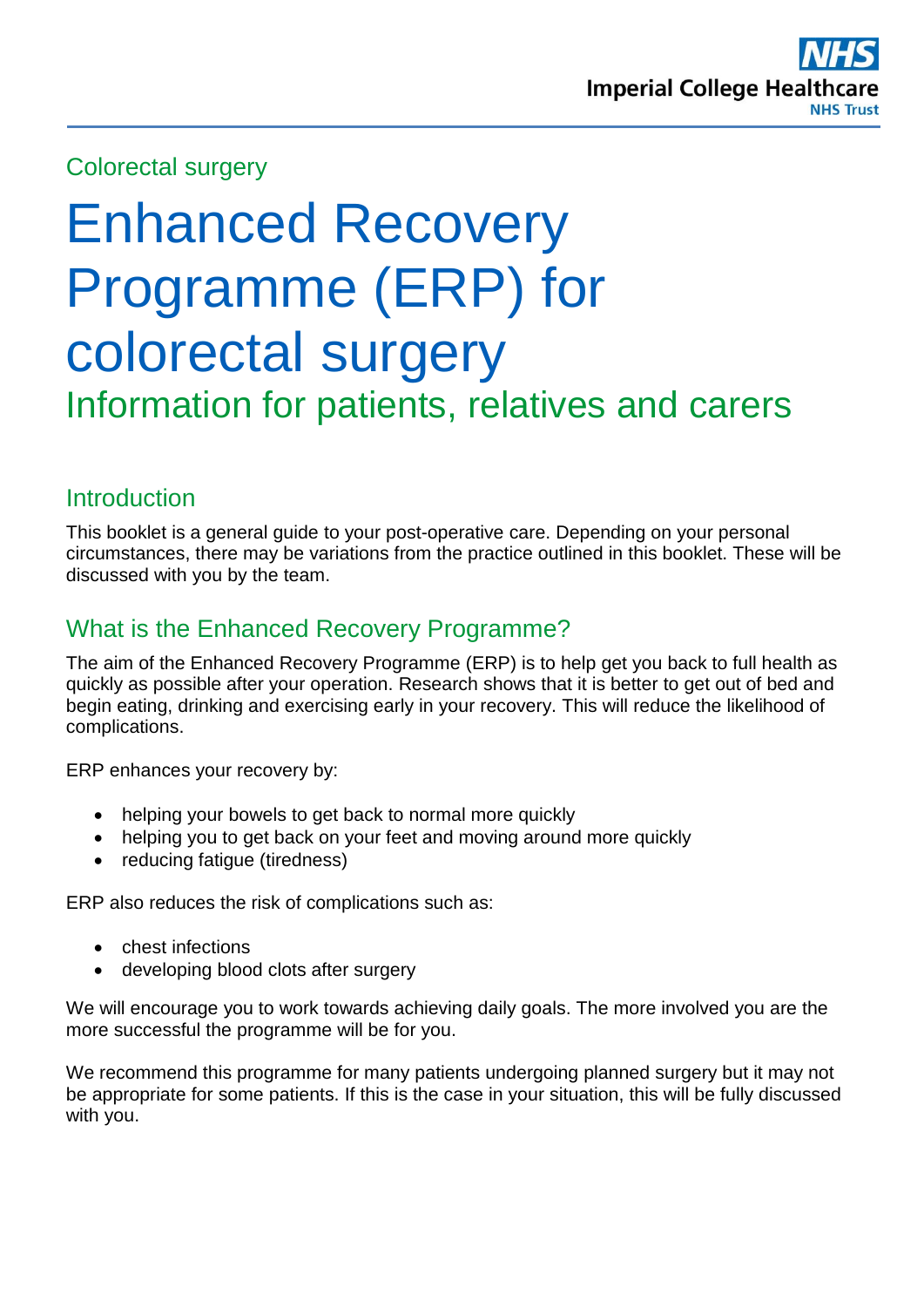# Pre-operative assessment

Before you come into hospital for treatment, you will see a consultant in the outpatients department who will explain what will happen during your operation.

Afterwards, we will send you an appointment to attend the pre-operative assessment clinic. At the clinic staff will carry out routine tests to ensure you are fit and safely prepared for surgery, including screening for potential infections.

Approximately one week before your surgery, you will see a colorectal clinical nurse specialist (CNS) who will talk to you about the ERP and discuss all your needs. This will include arrangements at home so that any help you may need after your operation can be planned. Diet and exercise will also be discussed and you may need to be referred to the dietitian if, for example, you have lost a lot of weight or your appetite is poor.

# Before surgery

It is very important to consider the following before surgery:

- **diet**: what you eat is important good nutrition before surgery will help you to recover faster afterwards
- **staying active**: be as active as you can before surgery
- **stopping smoking**: if you are a smoker you should stop as soon as possible. This will help to reduce breathing problems after surgery. Visit your GP or pharmacist for advice on products to help you stop smoking

# Planning your return home after surgery

It is very important to plan ahead for your return home after surgery.

#### **Transport**

We recommend that you arrange for a friend or relative to collect you once you are ready to go home. If this is not possible please speak to a member of the team before your operation.

#### **Help at home**

Please arrange for family or friends to help you with tasks such as shopping and cleaning for the first couple of weeks.

# On the day of your operation

You will be admitted to the surgical assessment unit. It is important that you keep yourself warm before your operation so please bring a dressing gown, socks and slippers.

You will be:

 given a hospital gown and some support stockings to wear. These stockings reduce the risk of developing blood clots in your legs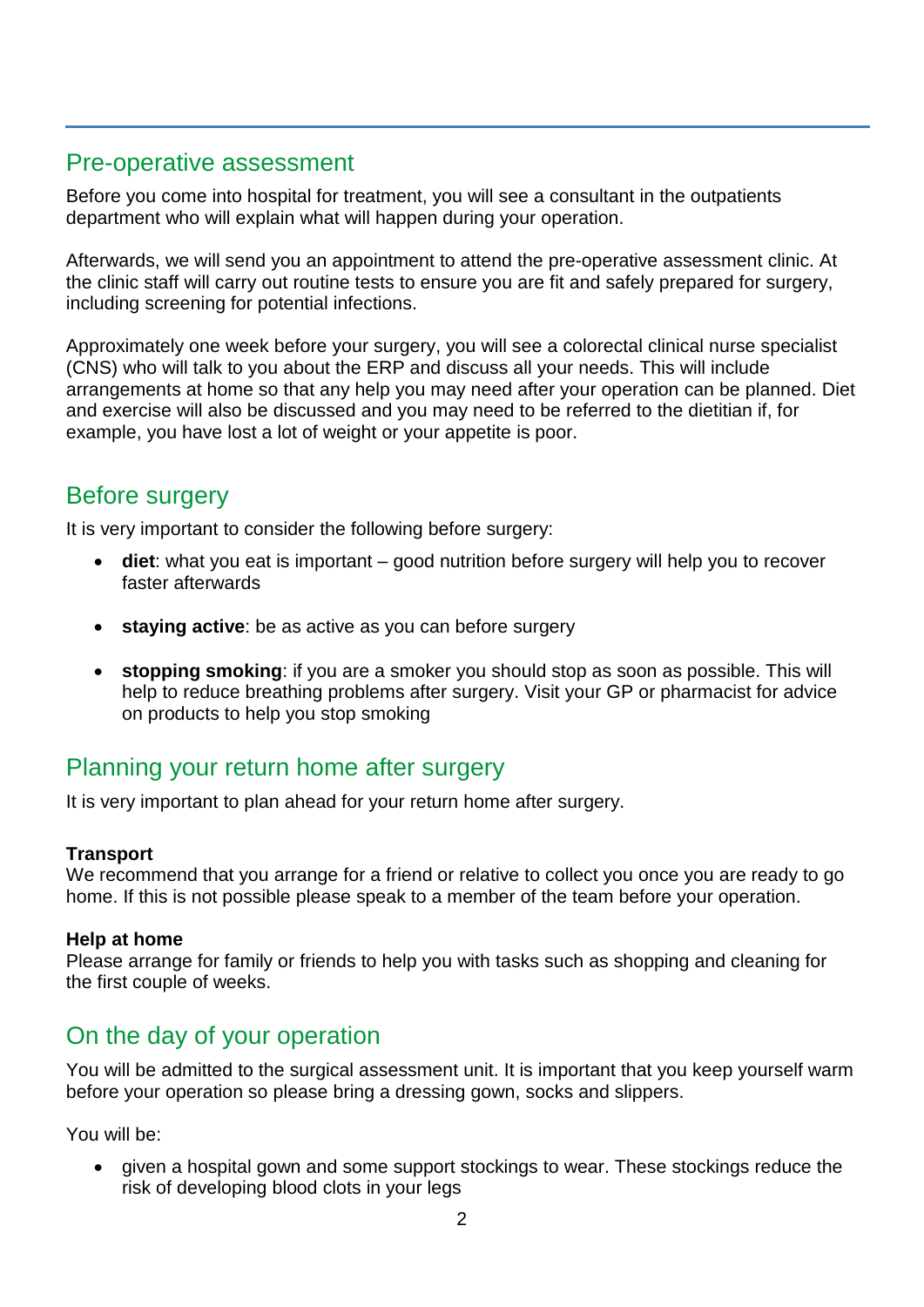- seen by both the anaesthetist and a member of the surgical team to sign your consent form, which confirms that you understand the procedure and agree to have it
- seen by the nurse, who will confirm with you the planned length of stay in hospital and that all of your discharge plans are in place

You can continue to drink clear fluids (such as water or tea and coffee without milk) for up to two hours before your surgery. This includes the pre-operative carbohydrate loading drinks that we have given you. We will give you further information about taking these drinks at your preoperative appointment.

# Preparing for your operation

You will:

- be admitted to a surgical ward
- have a cannula (small plastic tube) inserted in your arm or hand so you can receive fluids and pain relief
- have a catheter (tube to help you pass urine) inserted into your bladder
- be given oxygen
- have your temperature, blood pressure and pulse checked regularly
- receive additional medications that will be prescribed on an individual basis

Depending on your condition you may also have the following:

- stoma (if this is planned it will have been discussed with you in detail by the team)
- epidural for pain relief
- patient controlled analgesia (PCA) this is a way of giving pain relief through a line directly into the vein by pressing a button

Sometimes you can feel sick after surgery. If this happens please tell the nurses as your medications may need to be adjusted. Controlling your pain is very important as it allows you to walk about, breathe deeply, eat and drink, feel relaxed and sleep well, all of which aids your recovery.

# Starting your ERP

Your ERP will start immediately after your surgery and continue until you are discharged. Each day, you and the clinical team will have a number of goals to meet. These goals can sometimes change because of your condition or complications that may arise.

# Day one after your operation

#### **Mobility (moving around)**

Each day after your surgery it is advised (provided you feel well enough), that you sit in a chair for a total of four to six hours, with regular rests on the bed.

You should aim to go for at least two walks. We can support you to do this. Walking and breathing exercises will help to reduce pain and the risk of developing a chest infection or blood clots in your legs. It will also encourage your bowels to get back to normal more quickly.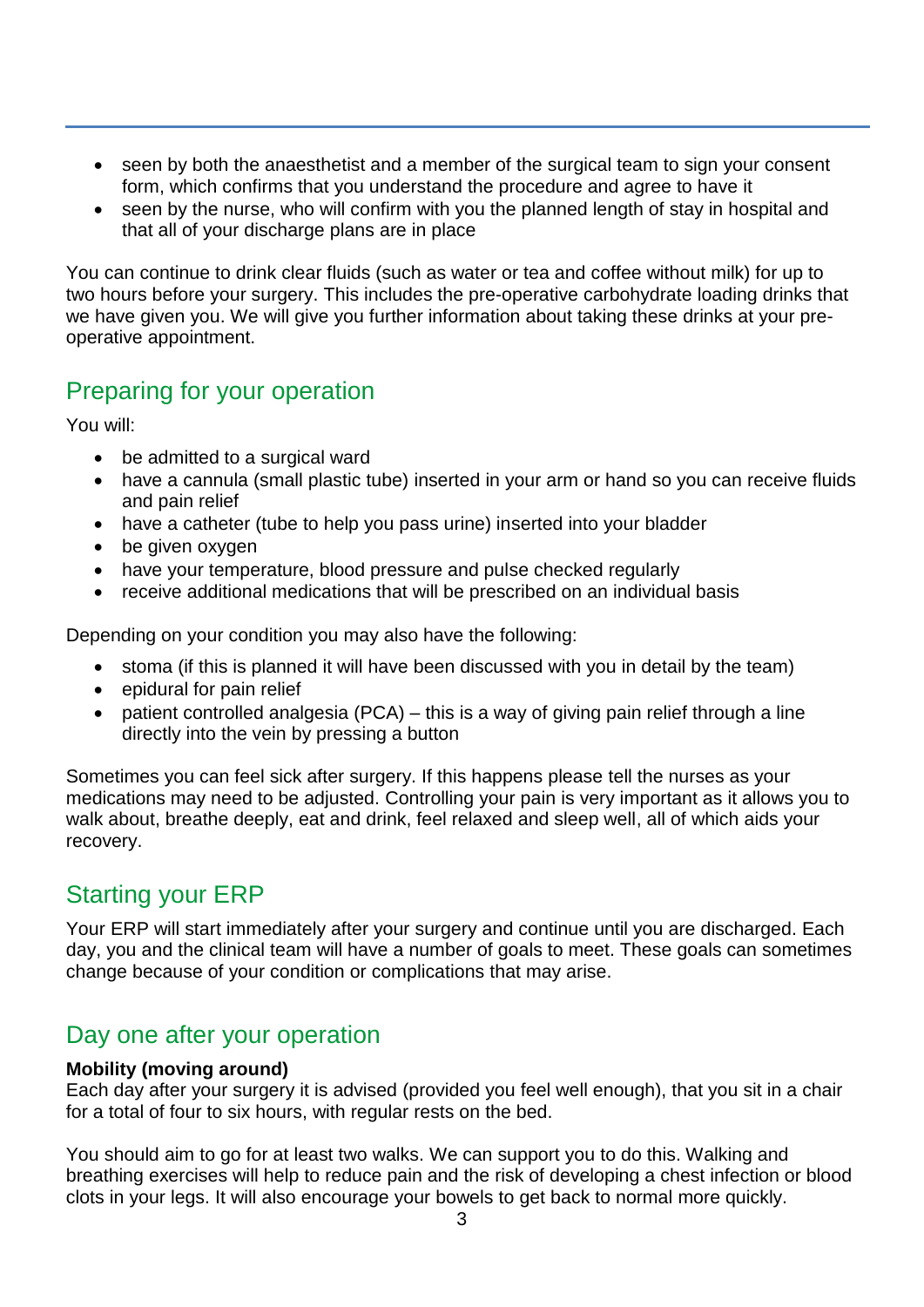Being out of bed in an upright position and walking regularly will improve your breathing. Perform deep breathing exercises at least five times an hour to help prevent a chest infection.

- You should breathe in through your nose and out through your mouth.
- Cough when needed. If this is uncomfortable hold your stomach to reduce the pain

#### **Eating and drinking**

You should take all medications, food and drinks orally (by mouth). Start eating and drinking as you feel able. Follow a light diet – small portions are easier to digest. If you're unsure of what to eat please ask the nursing staff for advice.

Try to drink eight glasses (around 1.5 litres) of non-fizzy fluid each day. We will give you at least two carbohydrate loading drinks to ensure you are fully nourished and help your body heal. This is important as it will reduce the risk of infection and help your overall recovery.

Please bring a supply of chewing gum into hospital with you; this will help your bowels to return to normal. We will also give you a laxative to encourage your bowels to work, unless you have had your entire large bowel (colon) removed or you have an ileostomy.

#### **Pain control**

You will still have an epidural or PCA and this will be checked by a nurse to ensure it is still working well. Regular pain relief tablets will also be given.

#### **Feeling sick**

If you feel sick please tell the nurses.

#### **Tubes and drip**

If you are drinking well your drip should be removed, although your cannula will remain.

Once you are up and about the catheter in your bladder should be removed. If you have had pelvic surgery then we may leave it in until day three. Once the catheter is removed we will ask you to pass urine into a bottle or a bed pan so it can be measured.

#### **Regular monitoring**

Your blood pressure, pulse, temperature, fluid balance and weight will be regularly checked.

#### **Stoma**

If you have a stoma, the stoma CNS will start teaching you how to self-manage it.

#### **Personal hygiene**

We will help you to wash or shower, and we advise you to wear your normal clothes during your stay in hospital. This will help you to get back to your normal routine more quickly and may help you to feel more positive about your recovery.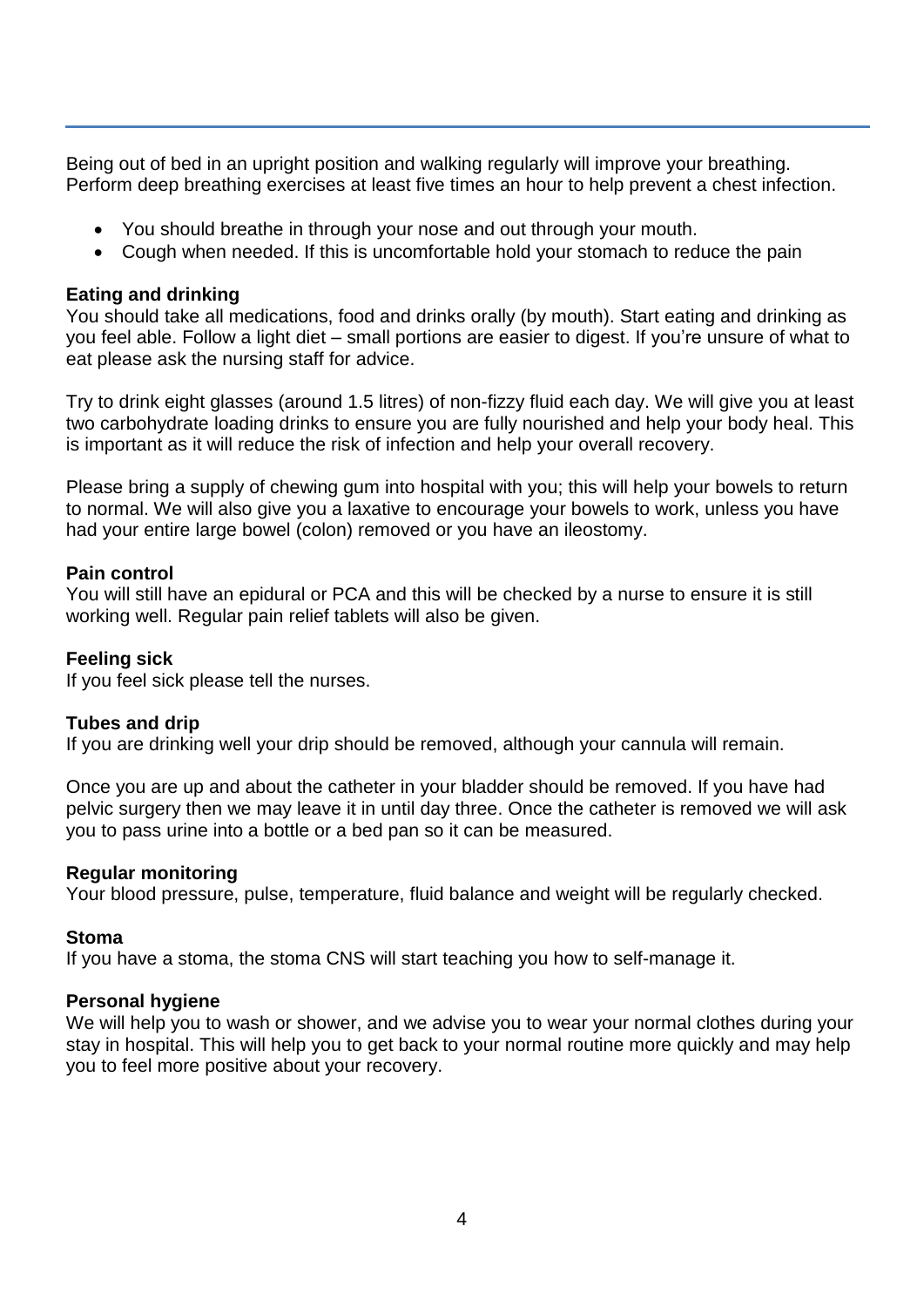### Day two after your operation

#### **Mobility**

You should sit out of bed in a chair for a total of six to eight hours, taking regular rests on the bed.

You should aim to walk unaided at least four times but please make sure that you feel steady on your feet first. Please ask us if you need help.

Continue performing deep breathing exercises.

#### **Eating and drinking**

Continue eating and drinking a light diet.

Drink eight glasses (around 1.5 litres) of non-fizzy fluid each day.

Continue chewing gum to assist with bowel movements.

#### **Pain control**

If you had keyhole surgery then your team will consider removing your epidural or PCA. If it needs to remain in place then the nurses will check it's still working well. You will continue taking regular pain relief tablets. If you are still in any pain please let the nurses on the ward know so your pain relief can be reviewed.

#### **Regular monitoring**

Your blood pressure, pulse, temperature, fluid balance and weight will be regularly checked.

#### **Stoma**

If you have a stoma we will continue to teach you how to self-manage this.

#### **Personal hygiene**

We will help you to wash or shower. We advise you to continue wearing your normal clothes.

### Day three after your operation

#### **Mobility**

Provided you feel well enough, you should sit out of bed in a chair for a total of eight hours, with regular rests on the bed. During this time you should be in your own clothes and aim to walk unaided at least four times.

#### **Eating and drinking**

Continue eating and drinking a light diet.

Drink eight glasses (around 1.5 litres) of non-fizzy fluid each day.

Continue chewing gum to assist with bowel movements.

#### **Pain control**

If you're still in pain, your epidural or PCA will be removed. You will continue taking regular pain relief tablets. If you are still in pain please speak to the ward nurses.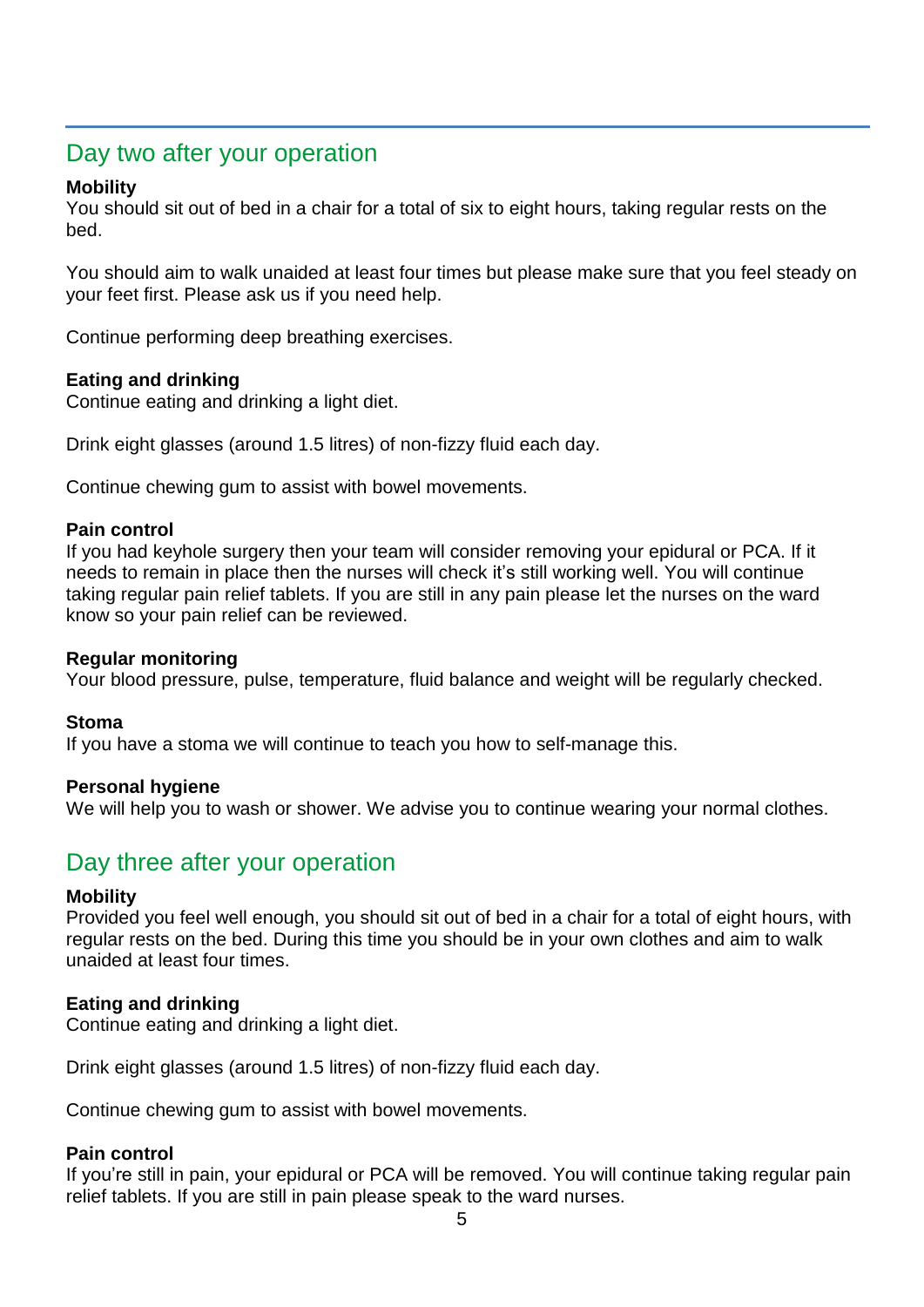#### **Regular monitoring**

Your blood pressure, pulse, temperature, fluid balance and weight will be regularly assessed.

#### **Stoma**

If you have a stoma, we continue to teach you how to self-manage this.

#### **Personal hygiene**

You should be able to shower unaided and you should be wearing normal clothes.

# Days four and five after your operation

#### **Mobility**

You should get dressed and spend your day sitting out of bed for a total of 10 hours, with regular rests on the bed. You should aim to walk unaided at least four times.

#### **Eating and drinking**

Continue eating and drinking a light diet.

Drink eight glasses (around 1.5 litres) of non-fizzy fluid each day.

Continue chewing gum to assist with bowel movements.

#### **Pain control**

You will continue taking regular pain relief tablets.

#### **Tubes and drip**

If your catheter is still in place we will remove it.

#### **Regular monitoring**

Your blood pressure, pulse, temperature, fluid balance and weight will be regularly checked.

#### **Stoma**

You should now be able to self-manage your stoma.

#### **Personal hygiene**

You should now be washing or showering independently. You should also be wearing your normal clothes.

### Discharge home

Before you are sent home we would like you to:

- be eating and drinking
- be walking
- have passed wind
- have your pain under control
- have a normal temperature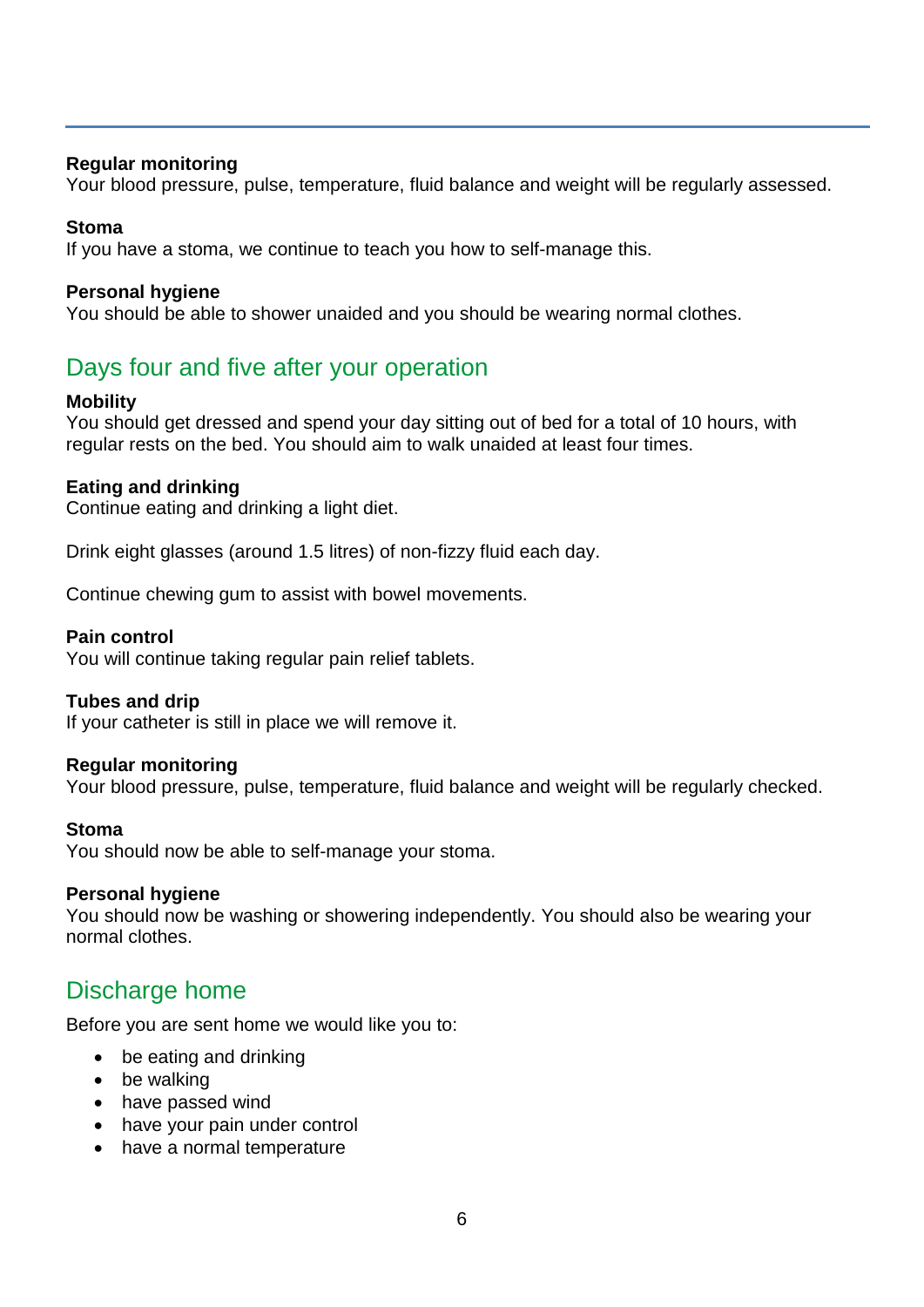On the day you are discharged we may ask you to wait for your discharge medications and lift home in the discharge lounge from midday.

# What happens after discharge?

You may need someone to help with heavier jobs such as food shopping, vacuuming and gardening for a few weeks. Some people feel more confident staying with a relative or friend or having a relative or friend stay with them.

We encourage you to take regular daily exercise in order to stay active; this reduces the risk of blood clots forming in your legs.

### Follow-up clinic appointment

You will be seen in the outpatient department to assess your progress. You should receive an appointment for this shortly after discharge. If you do not, please contact the department or your CNS.

### What to look out for at home

During the first two weeks after surgery, if you are worried about any of the following, please phone the ward or your CNS for advice.

**Stomach pain**

It is not unusual to suffer gripping pains (colic) which usually lasts for a few minutes and goes away between the spasms. **However you should contact your** CNS **immediately if you:**

- o have severe pain lasting more than two hours
- o feel generally unwell within two weeks of the operation

#### **Your wounds**

It is not unusual for your wounds to be slightly red and uncomfortable during the first few weeks. **However please telephone the ward if your wounds**:

- o become inflamed, painful or swollen
- o start to leak fluid

#### **Bowels**

Your bowel habit can change after removal of part of the bowel and you may experience diarrhoea or constipation. Make sure you eat small, regular meals at least three times a day, drink plenty of liquids and take regular walks during the first few weeks.

If you have constipation that lasts for more than three days then we advise you to take a laxative.

If you are passing loose stools more than three times a day for over four days then please call the ward for advice.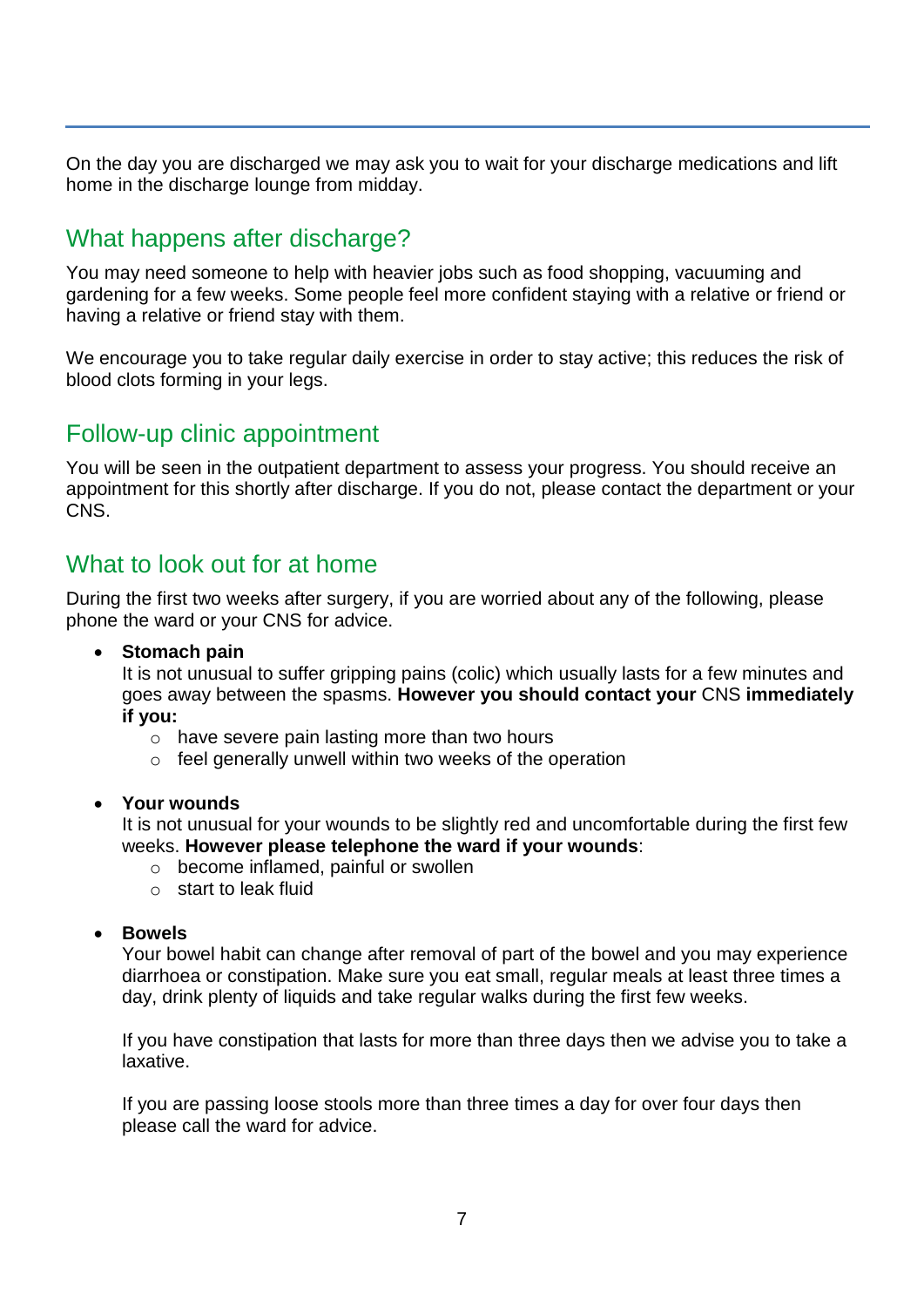#### **Stoma**

If you have a stoma the CNS will explain everything you need to know before you go home. If you have any problems after you go home please contact your stoma CNS. We will give you their contact details before you leave the hospital.

#### **Passing urine**

Sometimes after bowel surgery you can experience a feeling that your bladder is not fully emptying. This usually settles with time. However, if you experience this as a new symptom at home or if you have excessive stinging when passing urine, please ring the ward for advice as you may have an infection.

You should also monitor the colour of your urine. Straw-coloured urine suggests that you are well hydrated and drinking enough. Darker urine can be a sign that you are dehydrated and usually means you need to drink more fluid.

#### **Diet**

It is recommended that you follow a balanced, varied diet. You should try to eat small amounts at least three times a day.

If you are finding it difficult to eat you may need to have three or four nourishing, high protein, high calorie drinks such as Build-up or Complan® (available in supermarkets and pharmacies) to supplement your food.

You may find that certain foods cause loose bowel motions. If this happens, you should avoid those foods for the first few weeks following your surgery. If you are suffering from diarrhoea then it is important to drink extra fluid and call the ward for advice.

If you are losing weight without trying, or you are struggling to eat enough, you may need to see the dietitian; please ask your GP to refer you.

### Exercise

You should do regular exercise several times a day, gradually increasing this during the four weeks following your operation until you are back to your normal level of activity. Once you are pain free you can normally take part in most exercise but, if it causes discomfort, adapt your exercise.

We advise that you do not undertake heavy lifting and avoid contact sports until at least six weeks after your surgery.

### Hobbies/Activities

You should get back to your hobbies and activities as soon as possible after surgery. There is no need to avoid these unless they cause significant pain, involve heavy lifting or are contact sports, in which case avoid them for the first six weeks after your operation.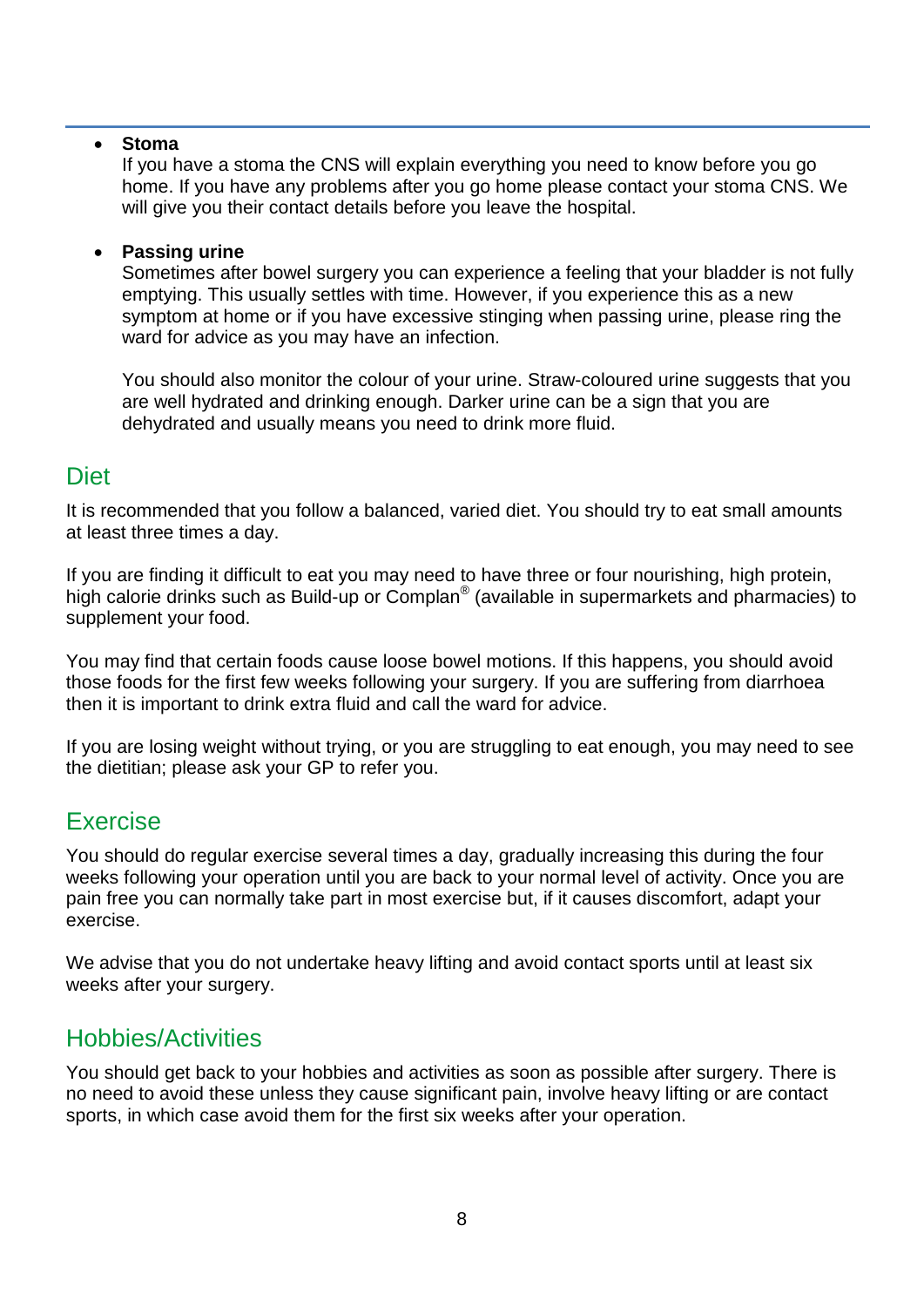# **Work**

You should be able to return to work within two to four weeks of your operation. If your job is a manual job then do not carry out any heavy work until six weeks after your operation.

Whatever job you do you should check with your employer in case there are specific rules or advice about your return to work.

# **Driving**

You should not drive until you are confident that you can drive safely. You must be able to perform an emergency stop and turn the wheel quickly without pain. Usually this will be within two to four weeks of surgery but it is likely to be when you have returned to most of your normal activities.

You must check with your insurance company before driving that you are covered to drive postsurgery.

# **Tiredness**

You might find that you have low energy levels in the first few weeks. It is important to mix activities with rest however, and you should try to get out of bed, get dressed and have a walk outside, even when you have low energy levels. You should also rest when you need to.

# Summary

The best way to enhance your recovery and return to your normal routine as soon as possible is to participate actively in your recovery by walking, eating and drinking as advised.

We will support you by removing attachments such as your drip as soon as possible after the operation to make moving around easier.

Each day you should feel some improvement. Please ask your team or the ward staff if you are worried about anything or have any questions.

### How to contact us

Imperial College Healthcare NHS Trust has a Macmillan navigator service which can answer questions on behalf of the relevant CNSs. Navigators will also refer you to CNS teams, and to other specialist clinical staff, as needed. Telephone: **020 3313 0303 (**Monday to Friday, 08.00–18.00). Outside of these hours, please contact your GP or phone NHS 111.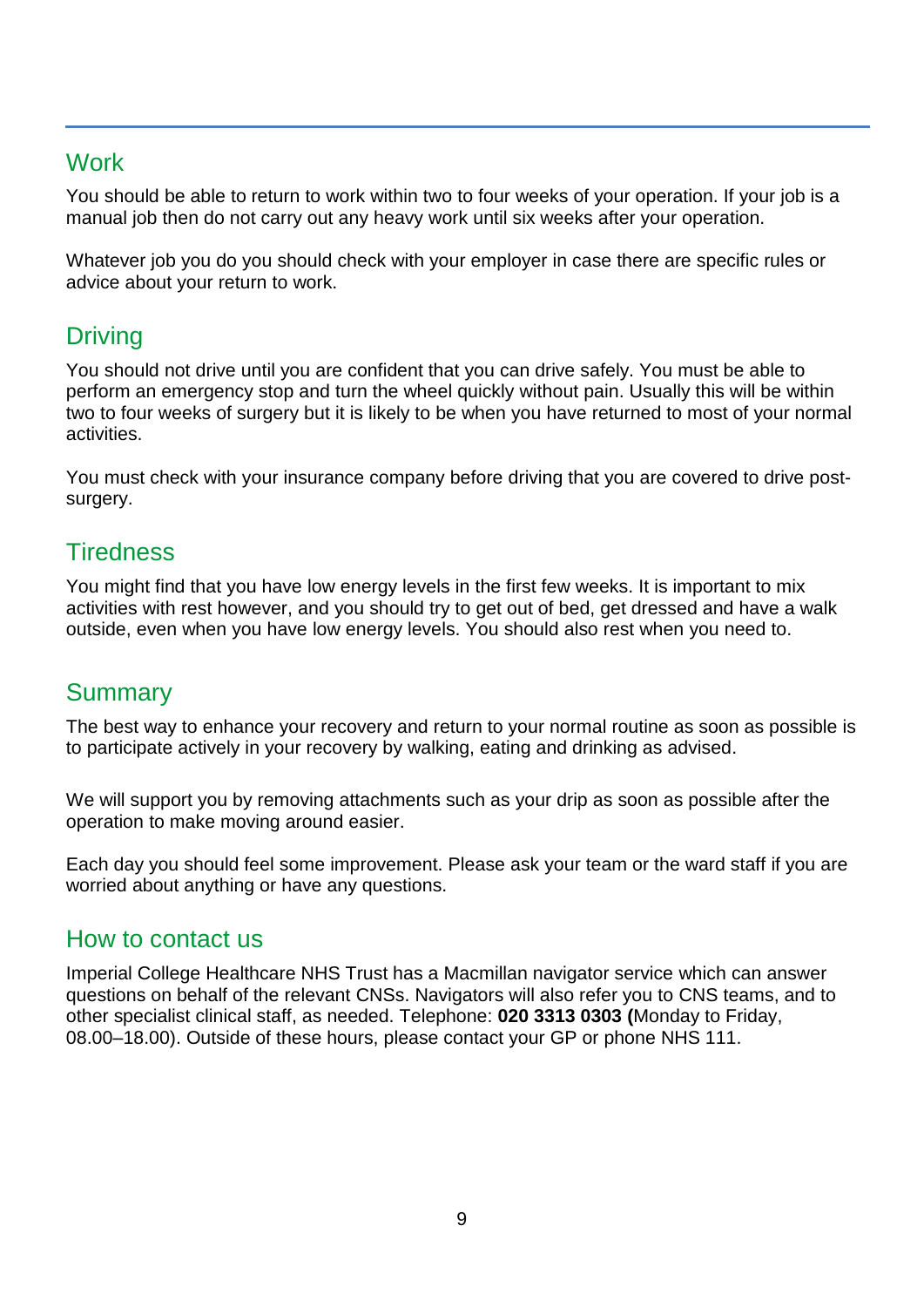# Other useful telephone numbers

**Charles Pannett ward**: 020 3312 6118 / 020 3312 6653

#### **Stoma CNS via hospital switchboard:**

020 3312 6666 Pager 2126 / 2451

# Further sources of support and information

#### **Macmillan Cancer Support**

Helpline: **0808 800 000** (Monday to Friday, 09.00-20.00) www.macmillan.org.uk

#### **Macmillan Cancer Information and Support Service at Charing Cross and Hammersmith hospitals**

The information centre at Charing Cross Hospital and the infopod at Hammersmith Hospital provide support, practical and signposting advice to anyone affected by cancer. These drop-in services are set in friendly, non-clinical environments in which people affected by cancer can discuss private and emotional needs.

#### Telephone: **020 3313 0171**

The centre is located on the ground floor of Charing Cross Hospital

- Monday and Friday 09.00-17.00 (volunteers only on Fridays)
- Tuesday, Wednesday, Thursday 09.00-16.00

The infopod is located on the ground floor of the Garry Weston Centre at Hammersmith Hospital, telephone: **020 3313 4248** and is open (excluding bank holidays):

- Monday and Tuesday 09.00-17.00
- Wednesday, Thursday, Friday 09.00-16.00

#### **Maggie's Cancer Caring Centre**

Maggie's is a cancer charity that provides the emotional, practical and social support that people with cancer may need. The centre combines calming spaces, professional experts offering professional support, and the ability to talk and share experiences with a community of people who have been through similar experiences. The centres are warm, friendly and informal.

Maggie's West London is located in the grounds of Charing Cross Hospital but is independent of our hospital. The centre is open Monday to Friday, 09.00-17.00. For more information please call 020 7386 1750.